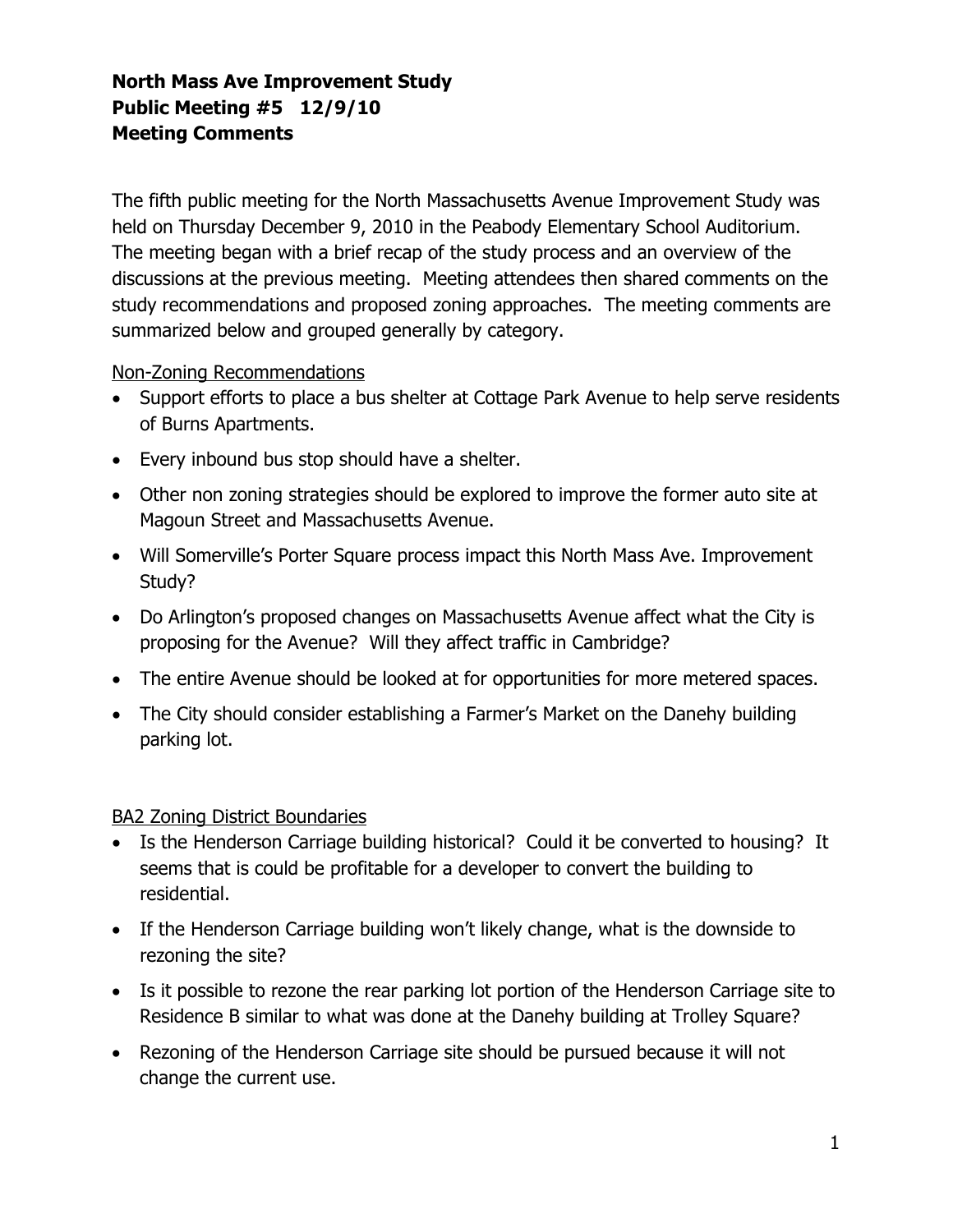- Why does the zoning approach for Trolley Square propose a Residence C2B zone rather than Residence B zone or Special District 2 zone?
- • Is C2B Spot zoning?
- The Trolley Square site shouldn't be entirely residential.
- Why isn't it appropriate to have retail at the MBTA yard in Trolley Square?
- There are other acceptable uses at the Trolley Square site.
- The Fox Zoning Petition currently before the City should be endorsed through this process.

## Zoning to Facilitate Outdoor Seating

- What are the requirements for public sidewalk space when providing outdoor seating?
- If there is no cost to businesses to use the sidewalk they are essentially getting free additional seating.
- Potential conflicts need to be considered, for example, between bikes on the sidewalk and restaurant servers.
- Protected bike lanes on Mass Avenue should be considered with the outdoor seating discussion.
- • Outdoor seating would be a positive for the Avenue.
- Would outdoor seating discussions include the sides, roof and other areas of the building or site?

## Encourage Ground Floor Retail through Zoning

- What does it take to support retail here?
- Do developers generally try to use the maximum FAR allowed on a site?
- Why would the City be concerned with making sure that retail is viable?
- Do restaurants affect the viability of a retail area?
- If retail includes restaurants will the exhaust vents have to be located within the building?
- The approach shown won't address the type of developers that are along Avenue realistically.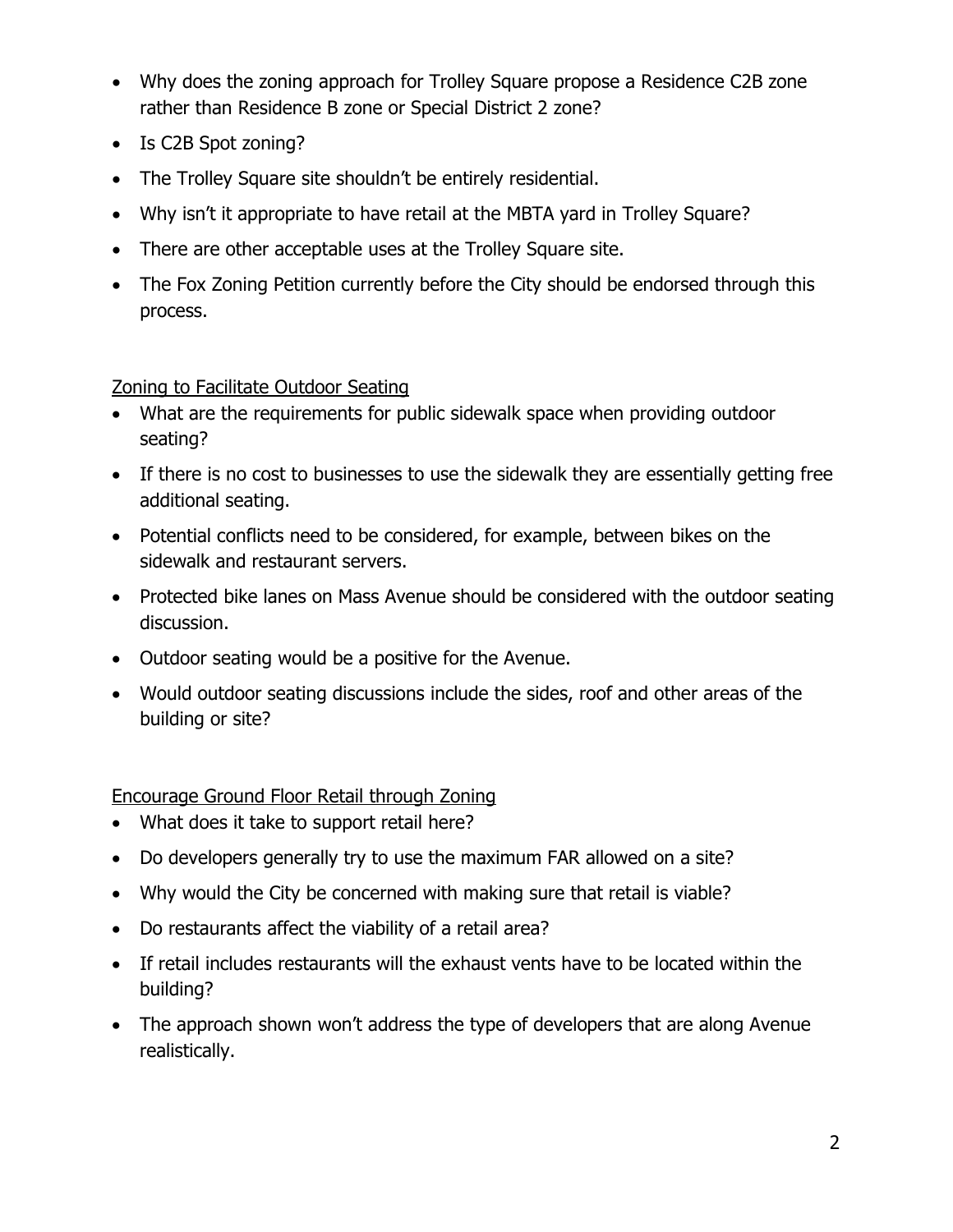- The incentive approach shown is too timid for the type of development that exists on the Avenue; would rather have a requirement for retail.
- If the City is willing to provide an incentive for ground floor retail it seems contradictory to resist a requirement for retail.
- If retail is required in new developments the discussion moves from if retail is viable to what kind of retail is viable.
- Residents want a vibrant retail environment, why not require it?
- Retail works on Massachusetts Avenue and should be preserved.
- Don't think that incentives are enough to encourage retail. The Main Streets North Cambridge group rejects that approach. There is some agreement on other issues.
- The North Cambridge Stabilization Committee endorses the Main Streets North Cambridge proposal, with limits on density.
- This issue should be considered in a historical context. This has been a vibrant district, and the neighborhood is becoming denser. There is room for additional residential uses off of the Avenue.
- Transportation in the neighborhood is a plus. Flexibility and diversity is important.
- It is okay to have dentist and other types of office uses on a retail focused street.
- Any building built without retail will be there for many years and affecting the character of the street.
- Neighborhood is not looking to pioneer new retail only to preserve retail uses already there.
- It's okay if particular site doesn't change as long as the retail use is preserved.
- It is stressful for a community to go thru this type of process repeatedly after expressing desires.
- A possible easier approach would be to revise the Massachusetts Avenue Overlay District and prohibit residential uses on ground floor.
- Has the idea of a Business Improvement District been discussed?
- Is there a Façade Improvement Program available for businesses?
- The City's Economic Development Division should do more on the Avenue here.
- There are some programs where art is used to rejuvenate blocks and empty retail spaces.
- There should be a plan on how to distribute retail space along the corridor so that it can be successful.